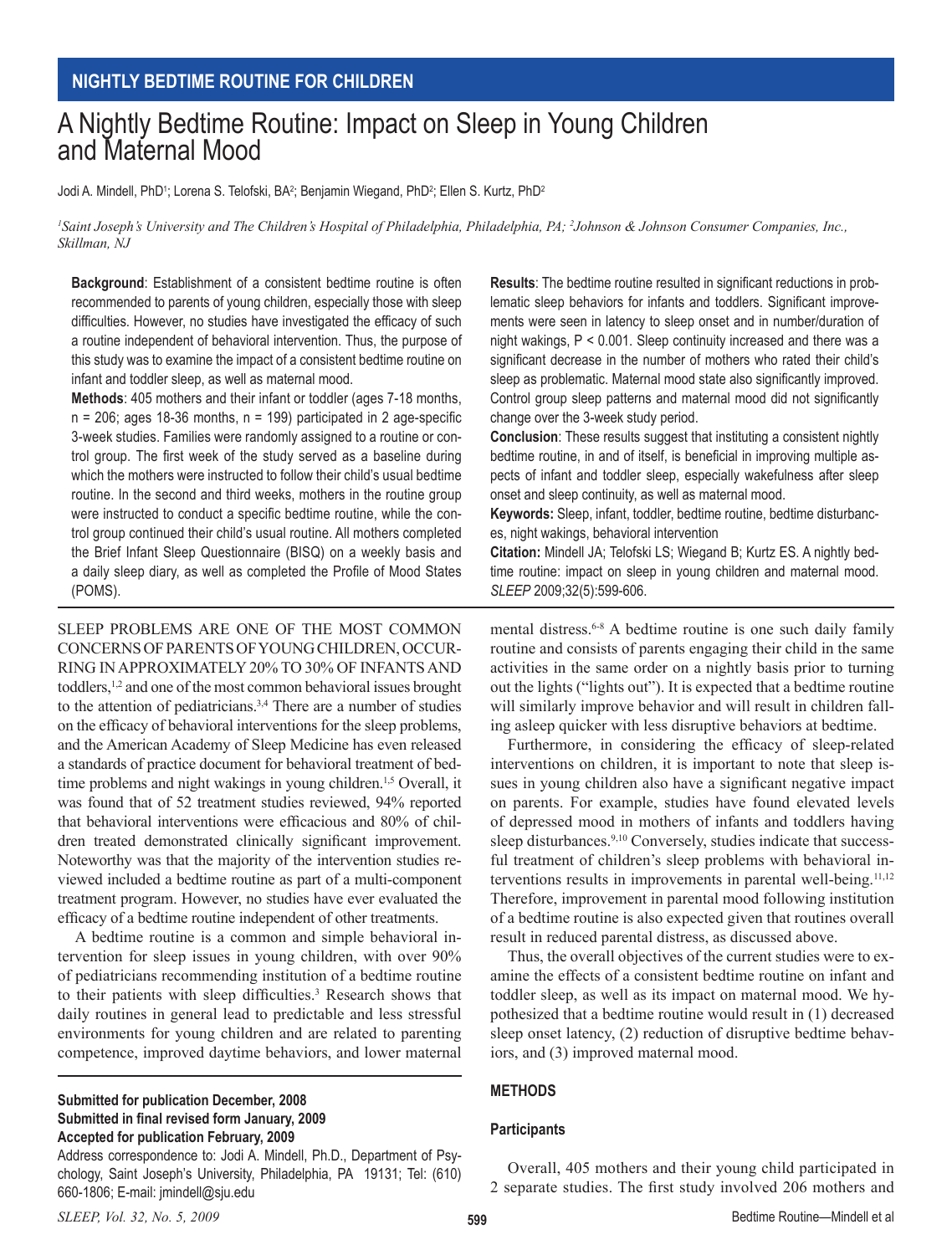| Table 1-Demographic Variables |                                              |                                               |  |  |  |  |
|-------------------------------|----------------------------------------------|-----------------------------------------------|--|--|--|--|
| <b>Variable</b>               | <b>Infants</b><br>$(n = 206)$<br>Percent (n) | <b>Toddlers</b><br>$(n = 199)$<br>Percent (n) |  |  |  |  |
| Age of Mother                 |                                              |                                               |  |  |  |  |
| 18-29                         | 31.1(64)                                     | 26.8(53)                                      |  |  |  |  |
| 30-39                         | 57.8 (119)                                   | 63.1(125)                                     |  |  |  |  |
| 40-49                         | 11.2(23)                                     | 10.1(20)                                      |  |  |  |  |
| Married                       | 97.1 (200)                                   | 96.5 (191)                                    |  |  |  |  |
| School                        |                                              |                                               |  |  |  |  |
| Graduated high school         | 16.5(34)                                     | 9.1(18)                                       |  |  |  |  |
| Some college                  | 34.0(70)                                     | 32.3(64)                                      |  |  |  |  |
| College degree or more        | 49.5 (102)                                   | 58.6 (116)                                    |  |  |  |  |
| Employed                      |                                              |                                               |  |  |  |  |
| Full-Time                     | 22.3(46)                                     | 23.4 (46)                                     |  |  |  |  |
| Part-Time                     | 22.3(46)                                     | 24.4 (48)                                     |  |  |  |  |
| Not Employed                  | 55.4 (114)                                   | 52.3 (103)                                    |  |  |  |  |
| Income                        |                                              |                                               |  |  |  |  |
| < \$30,000                    | 5.3(11)                                      | 2.5(5)                                        |  |  |  |  |
| \$30,000 - \$39,999           | 18.0(37)                                     | 9.1(18)                                       |  |  |  |  |
| \$40,000 - \$49,999           | 15.0(31)                                     | 11.1(22)                                      |  |  |  |  |
| \$50,000 - \$74,999           | 34.5(71)                                     | 35.9(71)                                      |  |  |  |  |
| \$75,000 or more              | 27.2(56)                                     | 41.4 (82)                                     |  |  |  |  |
| Child's Gender                |                                              |                                               |  |  |  |  |
| Boy                           | 45.6 (94)                                    | 48.5 (96)                                     |  |  |  |  |
| Girl                          | 54.4 (112)                                   | 51.5 (102)                                    |  |  |  |  |
| Child's age                   |                                              |                                               |  |  |  |  |
| 7-12 months                   | 43.2 (89)                                    |                                               |  |  |  |  |
| 13-18 months                  | 56.8 (117)                                   |                                               |  |  |  |  |
| 18-24 months                  |                                              | 34.9(68)                                      |  |  |  |  |
| $25-30$ months                |                                              | 37.4(73)                                      |  |  |  |  |
| 31-36 months                  |                                              | 27.7(54)                                      |  |  |  |  |
| Sleep location                |                                              |                                               |  |  |  |  |
| Crib                          |                                              | 44.4 (87)                                     |  |  |  |  |
| <b>Bed</b>                    |                                              | 55.6 (109)                                    |  |  |  |  |
|                               |                                              |                                               |  |  |  |  |

their infants (ages 7-18 months; 45.6% boys) and the second study included 199 mothers and their toddlers (ages 18-36 months; 48.5% boys). Participants for each study were recruited through an independent market research firm utilizing contact lists of parents of young children and were screened by telephone (infant study) or in person (toddler study). Note that there were originally 209 families in the infant study who completed the study, however only 206 (98.6%) had complete data. Similarly, there were complete data for 199 (94.8%) of the original 210 families in the toddler study. See Table 1 for complete demographic information for all families with complete data.

Inclusion criteria for the study included that all children must have an identified sleep problem as noted by the mother, with all mothers endorsing that their child had a sleep problem that ranged from "small" to "severe." However, families were excluded if the child had an apparent significant sleep disorder, as defined as  $(1) > 3$  night wakings per night,  $(2)$  awake  $> 60$ minutes per night,  $(3)$  total daily sleep duration  $\leq$  9 hours. Additional exclusion criteria included: (1) non-English speaking, as all questionnaires were presented in English, (2) current acute or chronic illness, and (3) child routinely bathed before bed (after  $16:00$ )  $\geq$  4 times per week, as a nightly bath was part of the bedtime routine in this study.

## **Measures**

## **Brief Infant Sleep Questionnaire**

All mothers completed an expanded version of the Brief Infant Sleep Questionnaire (BISQ).<sup>13</sup> The BISQ has been validated against actigraphy and daily-logs and its sensitivity in documenting expected developmental trends in young children's sleep and the effects of environmental factors have been established. Test-retest reliability for individual sleep measures on the BISQ was high  $(r = 0.81$  to 0.95) and Pearson betweenmethod correlations comparing the BISQ to actigraphy for corresponding sleep measures ranged from *r* = 0.23 to 0.54. All respondents were asked to describe their child's behavior over the past week. The BISQ was completed on days 8, 15, and 22. The expanded version included background demographic information, specific questions about the child's daytime and nighttime sleep patterns, and sleep-related behaviors.

# **Daily Sleep Diary**

All mothers also completed a daily sleep diary that included information about their child's sleep patterns (e.g., bedtime, sleep onset latency, night wakings). The toddler diary included additional questions about sleep-related behaviors relevant to this age group, including the number of times the child called his/her parents, the number of times the child independently got out of his/her crib/bed, and the number of times the child was taken out of his/her crib/bed. In addition, parents were asked to respond on a 5-point Likert scale rating the difficulty of bedtime (1 = very easy to  $5$  = very difficult), how well the child slept last night (1 = very well to  $5$  = very badly), and the child's mood when s/he first woke up in the morning  $(1 = \text{very happy})$ to  $5 = \text{very fussy}$ ).

# **Profile of Mood States (POMS)**

The POMS is a well-validated measure of mood states. The 65-item scale measures 6 identified subscales: tension-anxiety, depression-dejection, anger-hostility, vigor-activity, fatigueinertia, and confusion-bewilderment. Each item is responded to on a 6-point Likert scale ranging from  $0 =$  "not at all" to  $5 =$ "extremely." Higher scores indicate more negative mood state, except for vigor-activity, for which lower scores denote negative mood state. The POMS has high internal consistency, as well as predictive and constructive validity.

# **Procedure**

These studies were approved by an institutional review board, and informed consent was obtained from all participants. All families were paid \$150-200 for their participation, and no families were informed of the sponsor of this study.

# **Infant Study**

Of the total 206 families, 134 (65%) families were assigned to the routine group. Following a one-week baseline period in which the mothers followed their child's usual bedtime prac-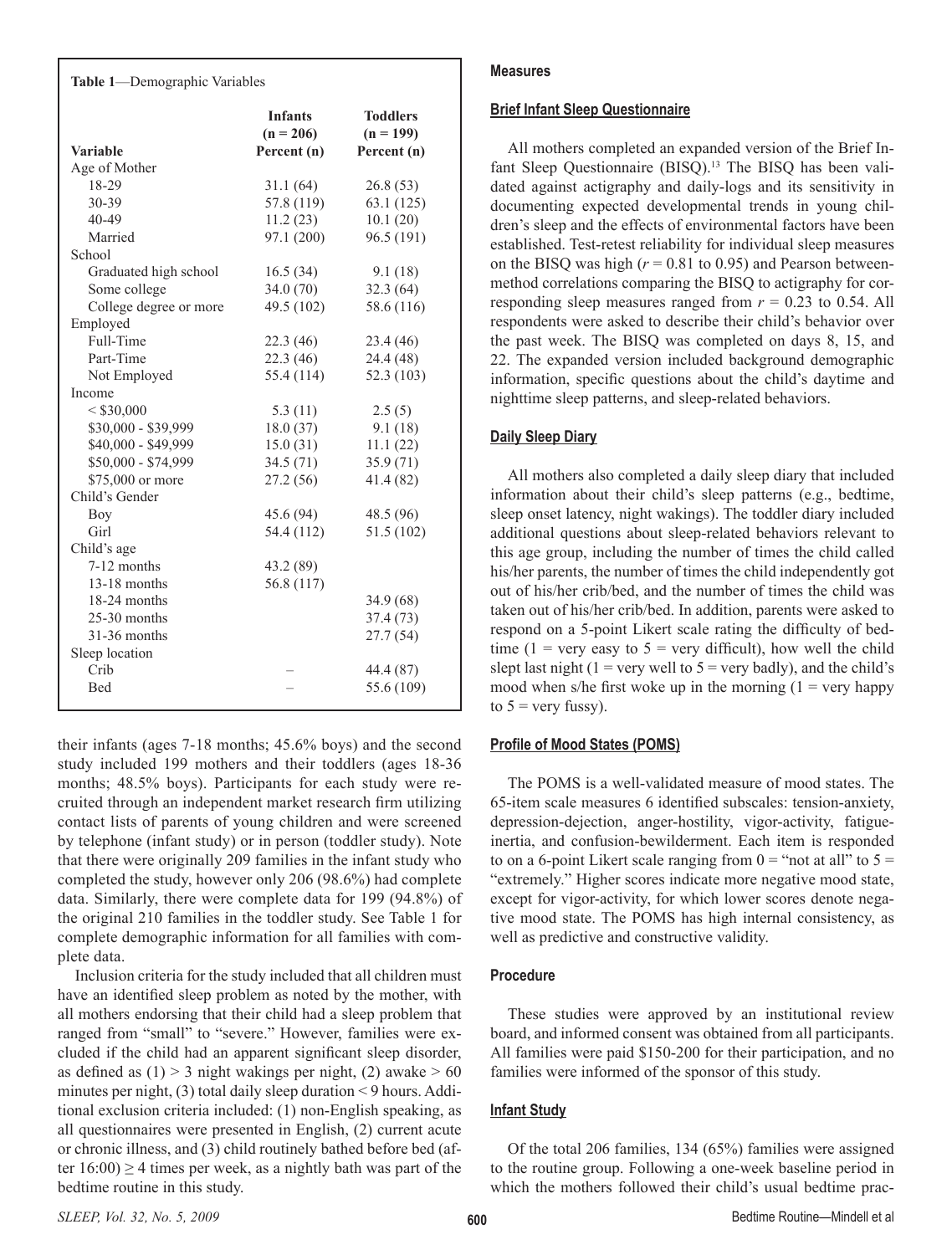|  | Table 2-Sleep-Wake Patterns for Infants (BISQ) |  |  |  |
|--|------------------------------------------------|--|--|--|
|--|------------------------------------------------|--|--|--|

|                                         | <b>Baseline</b> | Week 2       | Week 3      | <b>ANOVA</b> |             |
|-----------------------------------------|-----------------|--------------|-------------|--------------|-------------|
| <b>Variable</b>                         | M(SD)           | M(SD)        | M(SD)       | $\mathbf{F}$ | P           |
| Sleep latency (min)                     |                 |              |             |              |             |
| Control                                 | 20.2 (14.28)    | 17.9(11.58)  | 14.9(8.69)  | 3.45         | 0.03        |
| Intervention <sup>a</sup>               | 20.8 (13.76)    | 13.1(9.17)   | 12.4(9.65)  | 23.24***     | ${}< 0.001$ |
| Number of night wakings                 |                 |              |             |              |             |
| Control                                 | 1.5(0.89)       | 1.4(0.85)    | 1.4(0.97)   | 0.83         | 0.44        |
| Intervention <sup>a</sup>               | 1.6(0.86)       | 1.0(0.73)    | 1.0(0.76)   | $30.99***$   | ${}< 0.001$ |
| Duration of night wakings (min)         |                 |              |             |              |             |
| Control                                 | 23.5 (26.02)    | 22.2(25.56)  | 18.9(21.33) | 0.66         | 0.52        |
| <b>Intervention</b> <sup>a</sup>        | 21.8(12.75)     | 14.8 (11.90) | 12.6(11.79) | $20.90***$   | ${}< 0.001$ |
| Longest continuous sleep period (hours) |                 |              |             |              |             |
| Control                                 | 8.0(2.87)       | 8.5(2.78)    | 8.5(2.49)   | 0.76         | 0.47        |
| Intervention <sup>a</sup>               | 7.6(2.27)       | 8.9(2.47)    | 9.3(2.46)   | $18.23***$   | ${}< 0.001$ |
| Total nighttime sleep (hours)           |                 |              |             |              |             |
| Control                                 | 9.6(1.36)       | 9.4(1.67)    | 9.5(1.52)   | 0.56         | 0.57        |
| Intervention <sup>b</sup>               | 9.5(1.41)       | 9.8(1.52)    | 10.1(1.40)  | $5.12**$     | 0.006       |
| Total naps (hours)                      |                 |              |             |              |             |
| Control                                 | 2.5(1.08)       | 2.4(0.98)    | 2.5(1.00)   | 0.05         | 0.95        |
| Intervention                            | 2.2(0.96)       | 2.2(0.91)    | 2.3(1.17)   | 0.57         | 0.57        |
| Consider sleep a problem <sup>+</sup>   |                 |              |             |              |             |
| Control                                 | 1.6(0.59)       | 1.7(0.68)    | 1.7(0.66)   | 0.05         | 0.95        |
| Intervention <sup>a</sup>               | 1.9(0.56)       | 1.4(0.55)    | 1.3(0.50)   | 43.57***     | ${}< 0.001$ |
| Baby's mood in morning                  |                 |              |             |              |             |
| Control                                 | 1.9(0.82)       | 1.9(0.87)    | 1.7(0.81)   | 0.99         | 0.37        |
| Intervention <sup>a</sup>               | 2.4(0.95)       | 1.8(0.73)    | 1.7(0.83)   | $23.81***$   | ${}< 0.001$ |

"Significant difference between baseline/week 2 and baseline/week 3; "Significant difference between baseline and week 3; "Higher scores are better; ^ Lower scores are better; BISQ: Brief Infant Sleep Questionnaire; min: minutes; SD: standard deviation

tices, the mothers were instructed to institute a nightly 3-step bedtime routine for a 2-week period that included a bath (using a provided wash product), a massage (using a provided massage product), and quiet activities (e.g., cuddling, singing lullaby), with lights out within 30 minutes of the end of the bath. All mothers were provided with the same products in unmarked containers. Mothers continued to put their child to bed as they normally did, whether they put their child to bed awake or stayed with their child until asleep (e.g., rocked to sleep). Thus, the only recommended change was the institution of the prescribed bedtime routine. Seventy-two (35%) families participated as controls. These mothers were instructed to follow their child's usual bedtime practices throughout the entire 3-week period. They were informed that the study was about children's bedtime activities and sleep behaviors.

#### **Toddler Study**

Of the 200 families with toddlers, 133 (66.5%) families were randomly assigned to the routine group and 67 (33.5%) to the control group. The overall research design was identical to the infant study, although the bedtime routine included instructions to apply lotion (using a provided product) rather than massage, as this was a more age-appropriate activity. The mothers continued to put their child to bed as they normally did, whether they put their child to bed awake or stayed with their child until asleep. Thus, as previously stated, the only changes made were the institution of the prescribed bed-

time routine. Control families were instructed to follow their child's usual bedtime practices throughout the entire 3 weeks. They were also informed that the study was related to bedtime activities and sleep behaviors.

#### **Data Analyses**

Descriptive analyses (means, frequencies) were used to describe demographic and sleep variables. Preliminary analyses, including analysis of variance (ANOVA) and chi-square tests, were conducted to evaluate whether there were any demographic differences between the control group and the routine group that would need to be controlled for when conducting betweengroup analyses; however, none were noted. Similar analyses were conducted to determine whether sleep patterns differed between the 2 groups. Although randomly assigned, there were significant differences in sleep patterns at baseline in both the infant and toddler study. Specifically, there were significant differences between the control infants and routine infants at baseline for night wakings, consolidated sleep, parent perception of sleep problems, and child's morning mood,  $P < 0.05$ . Overall, infants in the control group were better sleepers. Similarly, toddlers in the routine group were better sleepers, having fewer night wakings and greater consolidated sleep than those randomly assigned to the control group,  $P \le 0.05$ . Therefore, individual repeated measures one-way ANOVAs were conducted separately for each variable within the control groups and the routine groups, followed by Tukey HSD post hoc testing. Be-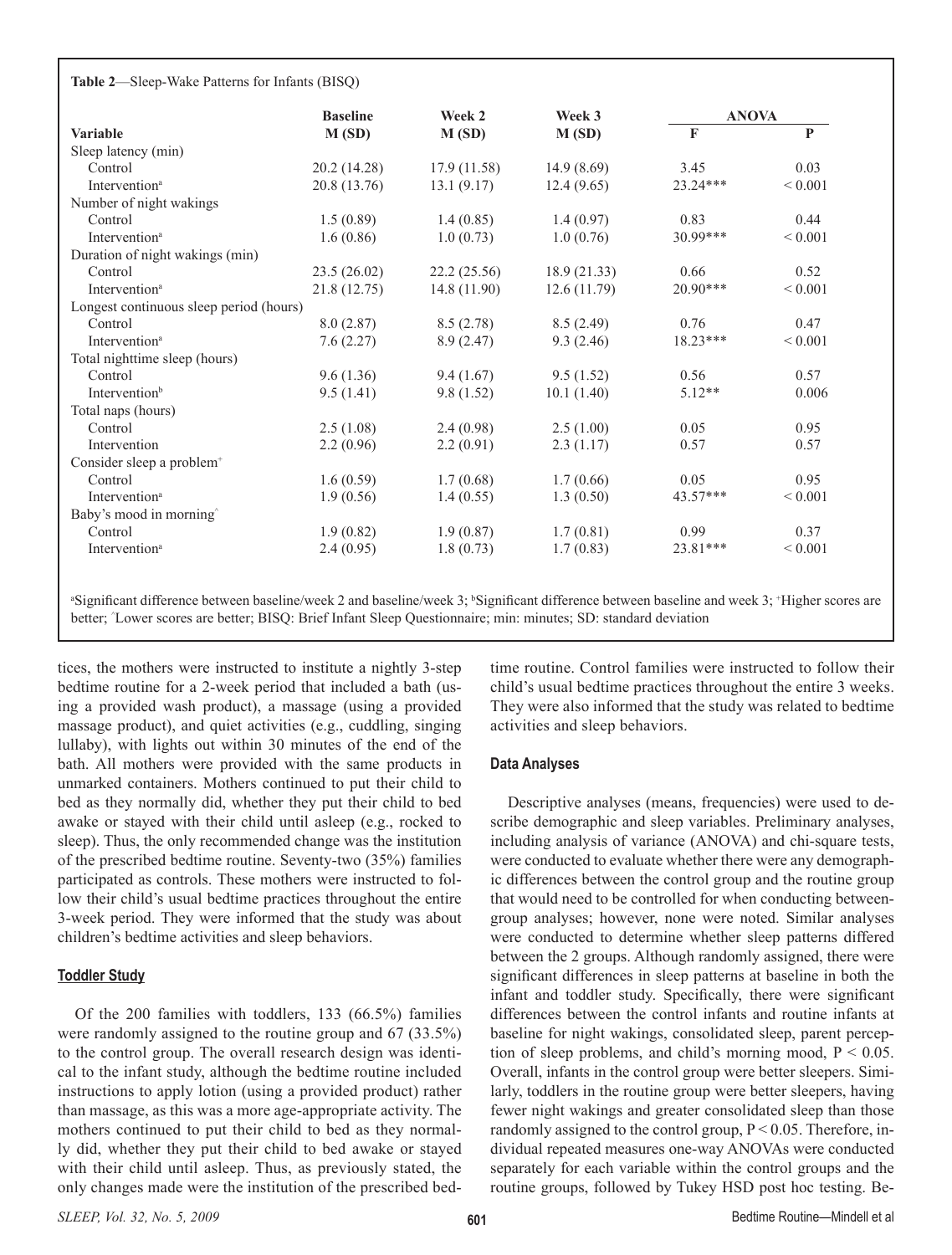|                                                                                                                                                                                                                                                                | <b>Baseline</b> | Week 2       | Week 3       | <b>ANOVA</b>            |              |
|----------------------------------------------------------------------------------------------------------------------------------------------------------------------------------------------------------------------------------------------------------------|-----------------|--------------|--------------|-------------------------|--------------|
| Variable                                                                                                                                                                                                                                                       | M(SD)           | M(SD)        | M(SD)        | $\overline{\mathbf{F}}$ | $\mathbf{P}$ |
| Sleep latency (min)                                                                                                                                                                                                                                            |                 |              |              |                         |              |
| Control                                                                                                                                                                                                                                                        | 21.8 (15.14)    | 21.1(15.91)  | 2.6(13.50)   | 0.11                    | 0.90         |
| Intervention                                                                                                                                                                                                                                                   | 20.3 (11.55)    | 16.9(11.94)  | 16.3(12.05)  | 4.31                    | 0.01         |
| Number of night wakings                                                                                                                                                                                                                                        |                 |              |              |                         |              |
| Control                                                                                                                                                                                                                                                        | 1.1(0.70)       | 1.2(1.08)    | 1.0(1.01)    | 0.35                    | 0.71         |
| Intervention <sup>a</sup>                                                                                                                                                                                                                                      | 1.3(0.85)       | 0.9(0.75)    | 0.6(0.71)    | 25.61***                | ${}< 0.001$  |
| Duration of night wakings (min)                                                                                                                                                                                                                                |                 |              |              |                         |              |
| Control                                                                                                                                                                                                                                                        | 15.1(14.60)     | 14.4 (14.84) | 13.3 (15.65) | 0.24                    | 0.79         |
| Intervention <sup>a</sup>                                                                                                                                                                                                                                      | 14.8 (13.16)    | 10.0(12.19)  | 8.2 (9.85)   | $11.22***$              | ${}< 0.001$  |
| Longest continuous sleep period (hours)                                                                                                                                                                                                                        |                 |              |              |                         |              |
| Control                                                                                                                                                                                                                                                        | 8.8 (1.97)      | 8.5(1.84)    | 8.5(1.91)    | 0.33                    | 0.72         |
| Intervention <sup>a</sup>                                                                                                                                                                                                                                      | 8.1(2.05)       | 8.7(2.11)    | 9.2(1.93)    | $9.22***$               | ${}< 0.001$  |
| Total nighttime sleep (hours)                                                                                                                                                                                                                                  |                 |              |              |                         |              |
| Control                                                                                                                                                                                                                                                        | 9.8(1.10)       | 9.8(1.10)    | 10.0(1.00)   | 0.37                    | 0.69         |
| Intervention                                                                                                                                                                                                                                                   | 9.9(0.94)       | 9.9(.95)     | 10.0(0.89)   | 0.50                    | 0.61         |
| Total naps (hours)                                                                                                                                                                                                                                             |                 |              |              |                         |              |
| Control                                                                                                                                                                                                                                                        | 1.8(0.79)       | 1.7(0.64)    | 1.7(0.80)    | 0.46                    | 0.63         |
| Intervention                                                                                                                                                                                                                                                   | 1.9(0.76)       | 1.7(0.76)    | 1.8(0.76)    | 0.82                    | 0.44         |
| Consider sleep a problem <sup>^</sup>                                                                                                                                                                                                                          |                 |              |              |                         |              |
| Control                                                                                                                                                                                                                                                        | 2.6(0.98)       | 2.4(0.95)    | 2.4(0.99)    | 0.70                    | 0.50         |
| Intervention <sup>a</sup>                                                                                                                                                                                                                                      | 2.6(0.99)       | 2.0(0.92)    | 1.7(0.82)    | 31.89***                | ${}< 0.001$  |
| Toddler's mood in morning                                                                                                                                                                                                                                      |                 |              |              |                         |              |
| Control                                                                                                                                                                                                                                                        | 2.0(0.83)       | 2.0(0.79)    | 2.0(0.83)    | 0.05                    | 0.95         |
| Intervention <sup>a</sup>                                                                                                                                                                                                                                      | 2.2(0.88)       | 1.7(0.70)    | 1.8(0.75)    | 15.39***                | ${}< 0.001$  |
| Number of times called                                                                                                                                                                                                                                         |                 |              |              |                         |              |
| Control                                                                                                                                                                                                                                                        | 1.5(1.27)       | 1.5(1.38)    | 1.4(1.07)    | 0.37                    | 0.69         |
| Intervention <sup>b</sup>                                                                                                                                                                                                                                      | 1.8(1.53)       | 1.3(1.32)    | 1.1(1.25)    | $8.21***$               | ${}< 0.001$  |
| Number of times out of crib/bed                                                                                                                                                                                                                                |                 |              |              |                         |              |
| Control                                                                                                                                                                                                                                                        | 1.2(1.58)       | 1.1(1.41)    | 1.2(1.58)    | 0.16                    | 0.85         |
| Intervention <sup>a</sup>                                                                                                                                                                                                                                      | 1.2(1.11)       | 0.7(0.79)    | 0.7(0.88)    | $6.93**$                | 0.001        |
| How difficult was bedtime?                                                                                                                                                                                                                                     |                 |              |              |                         |              |
| Control                                                                                                                                                                                                                                                        | 2.5(0.80)       | 2.5(0.85)    | 2.4(0.89)    | 0.74                    | 0.48         |
| Intervention <sup>a</sup>                                                                                                                                                                                                                                      | 2.5(0.83)       | 2.0(0.63)    | 1.8(0.66)    | 34.89***                | ${}< 0.001$  |
| How well did child sleep?                                                                                                                                                                                                                                      |                 |              |              |                         |              |
| Control                                                                                                                                                                                                                                                        | 2.2(0.76)       | 2.0(0.66)    | 2.1(0.70)    | 0.78                    | 0.46         |
| Intervention <sup>a</sup>                                                                                                                                                                                                                                      | 2.3(0.86)       | 1.7(0.68)    | 1.6(0.69)    | 32.77***                | ${}< 0.001$  |
| <sup>a</sup> Significant difference between baseline/week 2 and baseline/week 3<br><sup>b</sup> Significant difference between baseline and week 3<br>'Lower scores are better<br>BISQ: Brief Infant Sleep Questionnaire; min: minutes; SD: standard deviation |                 |              |              |                         |              |

cause of the multiple analyses conducted, findings were consid-

#### **Results**

#### **Sleep Patterns**

ered significant if  $P < 0.001$ .

#### **BISQ**

For all sleep variables, no significant differences were found for any variable across the 3 weeks for the 2 control groups (Tables 2 and 3). For infants (Table 2), significant differences were found for multiple sleep variables following the institution of the bedtime routine compared to baseline. Overall, infants had decreased sleep onset latency, decreased number/duration of night wakings, increased sleep continuity, and decreased per-

ception by mothers of sleep as a problem,  $P \le 0.001$ . There was no change in nap duration,  $P = 0.57$ , and a nonsignificant effect for total nighttime sleep,  $P = 0.006$ . Similar results were observed for toddlers, with significant improvements in number/ duration of night wakings, sleep continuity, and parental perception of sleep as a problem and morning mood,  $P \le 0.001$ . There were also decreases in parental report of number of times the child called out and number of times the child climbed out of the crib/bed,  $P < 0.001$ . No significant changes were found for sleep onset latency,  $P = 0.01$ ; total nighttime sleep,  $P = 0.61$ ; or nap duration,  $P = 0.44$ .

As seen in Tables 2 and 3, post hoc analyses (Tukey HSD) indicate that for all sleep variables, for both infants and toddlers, significant differences occurred between baseline and both week 2 and week 3. There were no differences for any sleep variable between week 2 and week 3.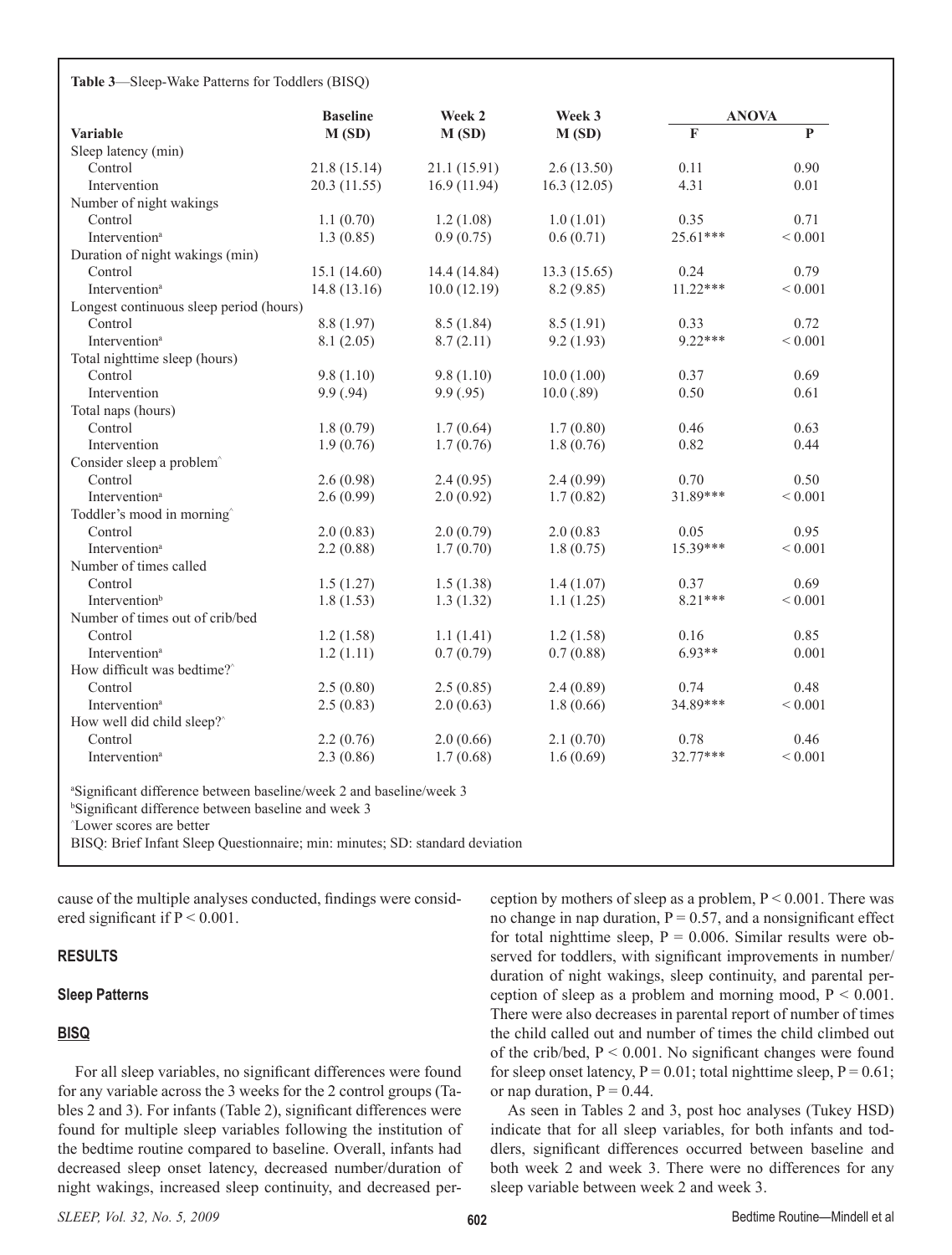**Table 4**—Sleep-Wake Patterns for Infants (Daily Sleep Diary)

|                                         | <b>Baseline</b> | Week 2      | Week 3<br>M(SD) | <b>ANOVA</b> |              |
|-----------------------------------------|-----------------|-------------|-----------------|--------------|--------------|
| <b>Variable</b>                         | M(SD)           | M(SD)       |                 | $\mathbf{F}$ | $\mathbf{P}$ |
| Sleep latency (min)                     |                 |             |                 |              |              |
| Control                                 | 19.8 (12.45)    | 17.9(12.86) | 16.7(12.81)     | 1.08         | 0.34         |
| Intervention <sup>a</sup>               | 19.9 (11.69)    | 14.0(10.35) | 13.4 (10.46)    | $14.68***$   | ${}< 0.001$  |
| Time started routine                    |                 |             |                 |              |              |
| Control                                 | 8:08(1.25)      | 8:11(1.06)  | 8:08(1.18)      | 0.03         | 0.97         |
| Intervention                            | 8:05(.80)       | 8:03(0.23)  | 8:04(0.22)      | 0.10         | 0.90         |
| Time of lights out (hours)              |                 |             |                 |              |              |
| Control                                 | 8:50(1.15)      | 8:49(1.13)  | 8:49(1.12)      | 0.02         | 0.98         |
| Intervention                            | 8:46(0.80)      | 8:40(0.77)  | 8:40(0.80)      | 0.81         | 0.45         |
| Longest continuous sleep period (hours) |                 |             |                 |              |              |
| Control                                 | 7.3(2.17)       | 7.6(2.30)   | 7.6(2.23)       | 0.42         | 0.66         |
| Intervention <sup>a</sup>               | 6.9(1.68)       | 8.1(1.85)   | 8.5(1.91)       | $26.55***$   | ${}< 0.001$  |
| Number of night wakings                 |                 |             |                 |              |              |
| Control                                 | 1.2(0.95)       | 1.1(0.89)   | 1.1(0.90)       | 0.26         | 0.77         |
| Intervention <sup>a</sup>               | 1.4(0.75)       | 1.0(0.77)   | 0.9(0.70)       | 19.50***     | ${}< 0.001$  |
| Duration of night wakings (min)         |                 |             |                 |              |              |
| Control                                 | 20.9 (18.37)    | 17.5(16.90) | 18.6(20.25)     | 0.62         | 0.54         |
| Intervention <sup>a</sup>               | 25.4 (16.60)    | 16.3(14.26) | 13.3 (14.42)    | $24.73***$   | ${}< 0.001$  |
| How easy was bedtime?^                  |                 |             |                 |              |              |
| Control                                 | 2.1(0.71)       | 2.0(0.70)   | 1.9(0.73)       | 1.90         | 0.15         |
| Intervention <sup>a</sup>               | 2.4(0.64)       | 1.8(0.55)   | 1.7(0.57)       | $63.24***$   | ${}< 0.001$  |
| Wake time                               |                 |             |                 |              |              |
| Control                                 | 7:32(1.06)      | 7:29(1.08)  | 7:24(1.03)      | 0.23         | 0.80         |
| Intervention                            | 7:31(0.86)      | 7:32(0.90)  | 7:33(0.90)      | 0.01         | 0.99         |
| How well baby slept^                    |                 |             |                 |              |              |
| Control                                 | 2.3(0.81)       | 2.1(0.79)   | 2.2(0.85)       | 1.13         | 0.32         |
| Intervention <sup>a</sup>               | 2.7(0.71)       | 2.1(0.72)   | 1.9(0.76)       | 51.36***     | ${}< 0.001$  |
| Baby's mood in the morning              |                 |             |                 |              |              |
| Control                                 | 2.0(0.75)       | 1.9(0.71)   | 1.8(0.70)       | 0.53         | 0.59         |
| Intervention <sup>a</sup>               | 2.3(0.72)       | 1.9(0.70)   | 1.8(0.74)       | $21.10***$   | ${}< 0.001$  |
| Total naps (hours)                      |                 |             |                 |              |              |
| Control                                 | 2.5(1.11)       | 2.4(1.01)   | 2.3(0.95)       | 0.41         | 0.66         |
| Intervention                            | 2.2(0.89)       | 2.2(0.89)   | 2.3(.97)        | 0.14         | 0.87         |

b Start of routine, Lights out, Wake Time expressed by 24-Hour clock, SD expressed in hours

^ Lower scores are better

min: minutes; SD: standard deviation

## **Sleep Diary**

Similar results were noted according to parental sleep diary (Tables 4 and 5). For infants, following implementation of a consistent bedtime routine, improvements were found in sleep onset latency, sleep continuity, number/duration of night wakings, and parental perceptions of how well the child slept and the child's mood in the morning,  $P \le 0.001$ . No changes were noted in the time parents started the bedtime routine or lights out, wake time, or nap duration,  $P > 0.05$ . For toddlers in the routine group, there were significant decreases in sleep onset latency, sleep continuity, and number/duration of night wakings, as well as improvements in parental perception of bedtime ease, how well their child slept, and morning mood, P < 0.001. No changes were noted in the time at which the bedtime routine was started or the time of turning off the light ("lights out"), wake time, or nap duration,  $P > 0.05$ . For the control group, no significant changes were found for any variable.

## **Mood State**

Again, no significant differences were found for maternal mood for either the infant or toddler control group across the 3 weeks (Table 6). Significant improvements for mothers of infants in the routine group were found for all subscales of the POMS, including tension, depression, anger, fatigue, vigor, and confusion,  $P \le 0.001$ . For mothers of toddlers in the routine group, there were significant improvements in tension, anger, fatigue, and confusion,  $P < 0.001$ . As seen in Tables 2 and 3, post hoc analyses (Tukey HSD) indicate that significant differences were found between baseline and both week 2 and week 3 for all significant subscales of the POMS, for both mothers of infants and toddlers.

### **Discussion**

The results of this study suggest that instituting a consistent nightly bedtime routine is beneficial in improving multiple as-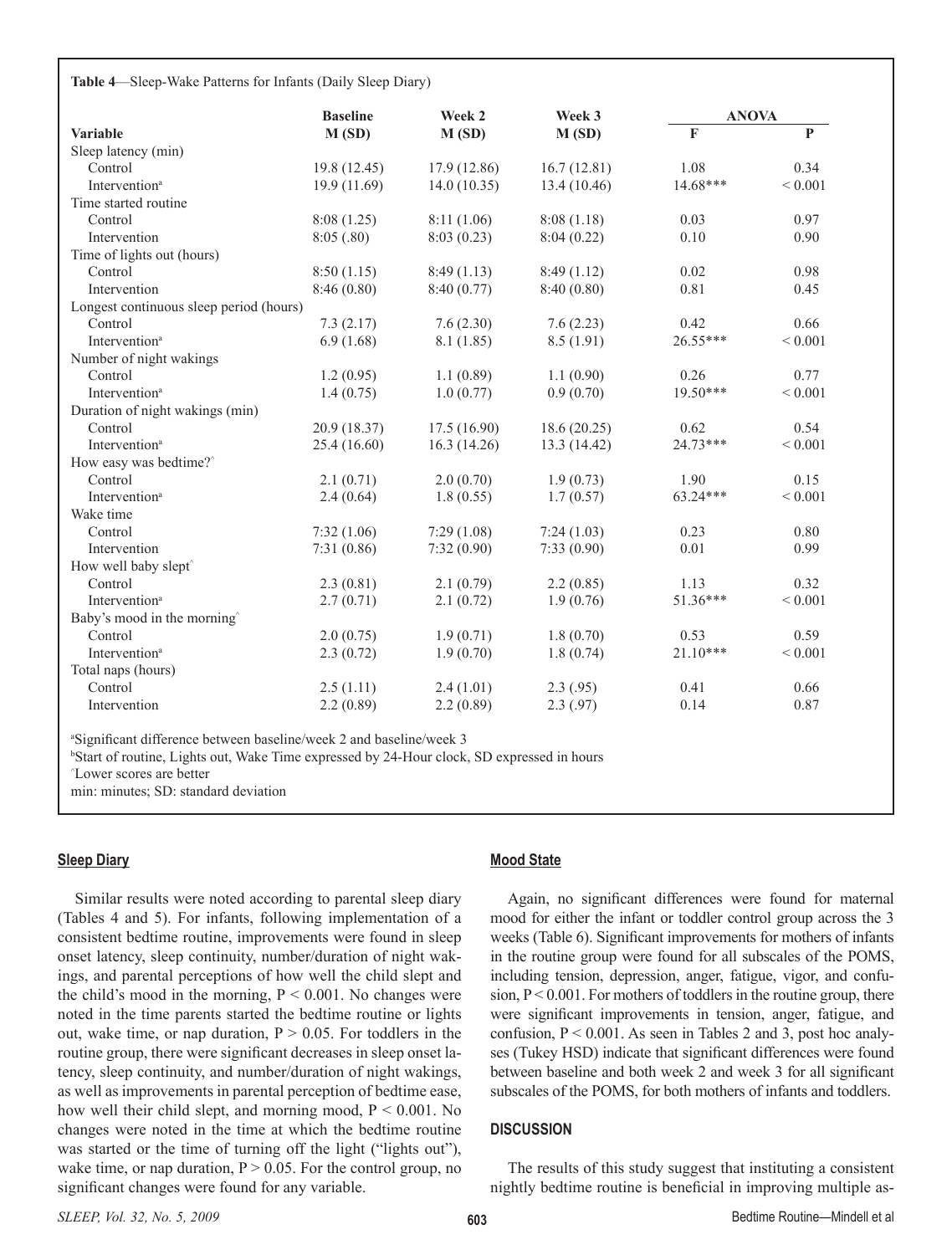| Table 5-Sleep-Wake Patterns for Toddlers (Daily Sleep Diary) |  |  |  |  |  |
|--------------------------------------------------------------|--|--|--|--|--|
|--------------------------------------------------------------|--|--|--|--|--|

|                                         | <b>Baseline</b> | Week 2       | Week 3      | <b>ANOVA</b> |              |
|-----------------------------------------|-----------------|--------------|-------------|--------------|--------------|
| <b>Variable</b>                         | M(SD)           | M(SD)        | M(SD)       | $\mathbf{F}$ | P            |
| Sleep latency (min)                     |                 |              |             |              |              |
| Control                                 | 19.8 (12.45)    | 17.9 (12.86) | 16.7(12.81) | 0.87         | 0.42         |
| Intervention <sup>a</sup>               | 21.9 (11.43)    | 18.6(11.85)  | 16.1(9.25)  | 9.38***      | ${}_{0.001}$ |
| Time started routine                    |                 |              |             |              |              |
| Control                                 | 8:19(0.70)      | 8:18(0.79)   | 8:22(0.76)  | 0.21         | 0.81         |
| Intervention                            | 8:15(0.74)      | 8:14(0.71)   | 8:18(0.83)  | 0.29         | 0.75         |
| Time of lights out (hours)              |                 |              |             |              |              |
| Control                                 | 8:58(0.76)      | 8:55(0.75)   | 8:56(0.77)  | 0.10         | 0.90         |
| Intervention                            | 8:53(0.77)      | 8:48 (0.71)  | 8:53(0.77)  | 0.54         | 0.58         |
| Longest continuous sleep period (hours) |                 |              |             |              |              |
| Control                                 | 8.4(1.59)       | 8.4(1.57)    | 8.4(1.59)   | 0.07         | 0.94         |
| Intervention <sup>a</sup>               | 8.0(1.57)       | 8.7(1.58)    | 8.9(1.53)   | 13.15***     | ${}< 0.001$  |
| Number of night wakings                 |                 |              |             |              |              |
| Control                                 | 0.8(0.56)       | 0.7(0.58)    | 0.7(0.65)   | 0.30         | 0.74         |
| Intervention <sup>a</sup>               | 1.0(0.74)       | 0.6(0.57)    | 0.5(0.57)   | 23.47***     | ${}< 0.001$  |
| Duration of night wakings (min)         |                 |              |             |              |              |
| Control                                 | 12.5(14.90)     | 10.27(10.74) | 11.7(14.14) | 0.48         | 0.62         |
| Intervention <sup>a</sup>               | 13.3 (12.23)    | 8.4(10.4)    | 9.3(0.81)   | 12.88***     | ${}< 0.001$  |
| Number of times called                  |                 |              |             |              |              |
| Control                                 | 1.5(1.41)       | 1.5(1.87)    | 1.3(1.95)   | 0.18         | 0.84         |
| Intervention <sup>a</sup>               | 1.8(1.89)       | 1.1(1.10)    | 1.0(1.15)   | $10.57***$   | ${}< 0.001$  |
| Number of times got out of bed/crib     |                 |              |             |              |              |
| Control                                 | 1.0(1.21)       | 1.0(1.28)    | 0.9(1.17)   | 0.20         | 0.82         |
| Intervention                            | 1.0(0.92)       | 0.7(0.70)    | 0.6(0.79)   | 4.31         | 0.01         |
| How difficult was bedtime?              |                 |              |             |              |              |
| Control                                 | 2.4(0.62)       | 2.4(0.72)    | 2.3(0.73)   | 0.72         | 0.49         |
| Intervention <sup>a</sup>               | 2.3(0.58)       | 1.9(0.49)    | 1.8(0.55)   | 28.20***     | ${}< 0.001$  |
| Wake time                               |                 |              |             |              |              |
| Control                                 | 7:35(0.95)      | 7:32(0.99)   | 7:42(0.96)  | 0.53         | 0.59         |
| Intervention                            | 7:30(0.87)      | 7:29(0.88)   | 7:29(0.90)  | 0.02         | 0.98         |
| Total sleep time (hours)                |                 |              |             |              |              |
| Control                                 | 10.0(0.88)      | 10.1(0.95)   | 10.2(.87)   | 0.58         | 0.56         |
| Intervention                            | 9.8(0.79)       | 10.1(0.82)   | 10.2(.85)   | 2.10         | 0.12         |
| How well toddler slept <sup>^</sup>     |                 |              |             |              |              |
| Control                                 | 2.1(0.49)       | 2.0(0.57)    | 2.0(0.54)   | 0.42         | 0.66         |
| Intervention <sup>a</sup>               |                 |              |             | 28.26***     | ${}< 0.001$  |
|                                         | 2.1(0.63)       | 1.8(0.60)    | 1.6(0.56)   |              |              |
| Toddler's mood in the morning           |                 |              |             |              |              |
| Control                                 | 2.1(0.65)       | 2.0(0.74)    | 2.0(0.72)   | 0.18         | 0.83         |
| Intervention <sup>a</sup>               | 2.2(0.73)       | 1.9(0.58)    | 1.8(0.63)   | 18.35***     | ${}< 0.001$  |
| Total naps (hours)                      |                 |              |             |              |              |
| Control                                 | 1.7(0.65)       | 1.6(0.75)    | 1.6(0.75)   | 0.09         | 0.91         |
| Intervention                            | 1.7(0.71)       | 1.7(0.75)    | 1.7(0.70)   | 0.04         | 0.96         |

<sup>a</sup>Significant difference between baseline/week 2 and baseline/week 3; <sup>b</sup>Start of routine, Lights out, Wake time expressed by 24-Hour clock, SD expressed in hours; ^ Lower scores are better; min: minutes; SD: standard deviation

pects of infant and toddler sleep, resulting in shorter sleep onset latency, decreased wakefulness after sleep onset, and increased sleep consolidation. No comparative changes were seen in the control group. Parental perception of sleep also changed, including perception of their child having a sleep problem, sleep quality, bedtime ease, and morning mood. In addition, maternal mood state improved following intervention.

As was expected, children fell asleep faster following the institution of the consistent bedtime routine, and there were improvements in bedtime behaviors. For example, toddlers were less likely to call out to their parents or get out of their crib/ bed following institution of the bedtime routine. Although these

changes in bedtime behaviors were expected, what was surprising was that sleep throughout the night also improved, including a decrease in the number and duration of night wakings, as well as increased sleep consolidation.

There is a question as to the mechanism for these improvements in nighttime sleep. One possibility was that other changes were made by the parents in this study beyond the institution of the bedtime routine. However, this did not seem to be the case. For example, no differences in the children's schedules were found following institution of the bedtime routine, including bedtimes and wake times. Furthermore, no recommendations were made regarding how children fell asleep, thus there were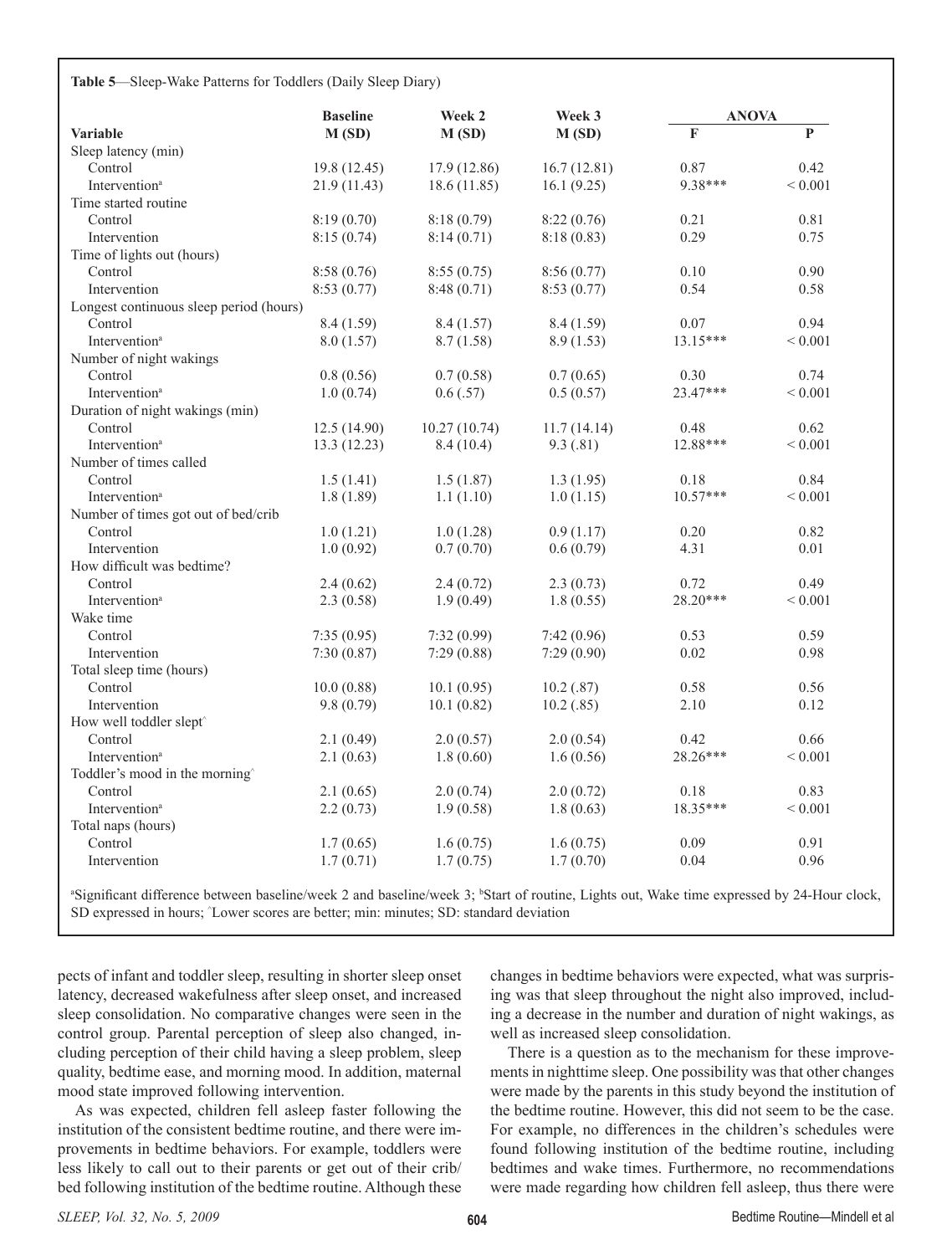**Table 6**—Maternal Mood for Infants and Toddlers (POMS)

|                           | <b>Baseline</b> | Week 2      | Week 3     | <b>ANOVA</b> |              |
|---------------------------|-----------------|-------------|------------|--------------|--------------|
| <b>Variable</b>           | M(SD)           | M(SD)       | M(SD)      | F            | $\mathbf{P}$ |
| Infants                   |                 |             |            |              |              |
| Tension <sup>^</sup>      |                 |             |            |              |              |
| Control                   | 7.4(4.89)       | 7.0(5.01)   | 5.7(3.99)  | 2.73         | 0.07         |
| Intervention <sup>a</sup> | 8.4 (5.28)      | 5.4(3.57)   | 4.2(3.44)  | 34.83***     | ${}< 0.001$  |
| Depression                |                 |             |            |              |              |
| Control                   | 4.9(5.97)       | 4.3(5.01)   | 3.4(4.63)  | 1.54         | 0.22         |
| Intervention <sup>a</sup> | 6.2(7.22)       | 2.9(5.63)   | 1.7(2.77)  | $22.69***$   | ${}< 0.001$  |
| Anger                     |                 |             |            |              |              |
| Control                   | 4.9(3.79)       | 4.7(4.53)   | 3.5(3.65)  | 2.08         | 0.13         |
| Intervention <sup>a</sup> | 5.9(5.89)       | 2.7(3.20)   | 2.0(3.12)  | $31.49***$   | ${}< 0.001$  |
| Fatigue                   |                 |             |            |              |              |
| Control                   | 8.0(5.57)       | 7.4(5.68)   | 5.7(4.72)  | 3.78         | 0.02         |
| Intervention <sup>a</sup> | 9.9(6.20)       | 5.4 (4.79)  | 4.1(4.53)  | 43.79***     | ${}< 0.001$  |
| $Vigor+$                  |                 |             |            |              |              |
| Control                   | 13.6(6.60)      | 13.6(7.31)  | 13.9(7.70) | 0.03         | 0.97         |
| Intervention <sup>a</sup> | 12.3(6.06)      | 15.0(5.59)  | 16.0(6.21) | 14.26***     | ${}< 0.001$  |
| Confusion <sup>^</sup>    |                 |             |            |              |              |
| Control                   | 5.7(3.95)       | 5.2(3.72)   | 4.5(3.60)  | 1.97         | 0.14         |
| Intervention <sup>a</sup> | 6.0(4.10)       | 3.9(2.76)   | 3.2(2.56)  | 27.57***     | ${}< 0.001$  |
| Toddlers                  |                 |             |            |              |              |
| Tension <sup>^</sup>      |                 |             |            |              |              |
| Control                   | 8.2(5.22)       | 8.1(5.35)   | 6.9(4.93)  | 1.27         | 0.28         |
| Intervention <sup>a</sup> | 8.9(5.10)       | 6.5(4.15)   | 5.7(4.49)  | $17.34***$   | ${}< 0.001$  |
| Depression                |                 |             |            |              |              |
| Control                   | 5.9(8.51)       | 5.0(7.87)   | 4.4(8.32)  | 0.54         | 0.59         |
| Intervention <sup>a</sup> | 5.6(6.92)       | 3.7(5.38)   | 3.1(6.13)  | $5.90***$    | 0.003        |
| Anger                     |                 |             |            |              |              |
| Control                   | 5.8(5.85)       | 4.9(5.16)   | 4.4(5.95)  | 0.96         | 0.39         |
| Intervention <sup>a</sup> | 6.2(5.43)       | 4.3(4.80)   | 3.6(4.94)  | 9.19***      | ${}< 0.001$  |
| Fatigue                   |                 |             |            |              |              |
| Control                   | 8.7(5.65)       | 7.5(4.95)   | 7.1(5.81)  | 1.51         | 0.22         |
| Intervention <sup>a</sup> | 9.5(5.43)       | 6.9(4.86)   | 5.9(5.23)  | $16.90***$   | ${}< 0.001$  |
| $Vigor+$                  |                 |             |            |              |              |
| Control                   | 14.0(5.55)      | 14.1 (5.84) | 14.6(5.74) | 0.27         | 0.77         |
| Intervention <sup>a</sup> | 13.0(6.13)      | 14.2(5.68)  | 14.2(6.34) | 1.70         | 0.18         |
| Confusion <sup>^</sup>    |                 |             |            |              |              |
| Control                   | 5.6(4.11)       | 5.6(3.94)   | 4.8(4.01)  | 0.73         | 0.48         |
| Intervention <sup>a</sup> | 6.3(3.64)       | 4.9(3.08)   | 4.4(2.96s) | 13.46***     | ${}< 0.001$  |

a Significant difference between baseline/week 2 and baseline/week 3; ^ Lower scores are better; <sup>+</sup> Higher scores are better; POMS: Profile of Mood States; SD: standard deviation

no changes in any negative sleep associations, which are typically the primary influence on night wakings.<sup>1</sup> Thus, it seems that the bedtime routine specifically improved nighttime sleep, as well as the expected changes at bedtime. Similar to studies on the impact of daily routines, the presence of a routine may in and of itself have resulted in overall improvements beyond the immediate behaviors.<sup>6-8</sup> It also may be that a bedtime routine led to an overall decrease in arousal level, resulting in improved sleep throughout the night beyond just bedtime. And the final possibility is that the inclusion of a bath as part of the recommended routine, which affects core body temperature, resulted in improved sleep. Studies in adults have found that a bath improves sleep,<sup>14,15</sup> and similar effects may have been found in this study.

In addition to the impact on the infants and toddlers, it is noteworthy that maternal mood improved concurrent with posi-

tive changes in the children's sleep. Given the design of this study, it is not possible to determine what led to the improvement in mood. It may be that as the children in this study slept better, mothers obtained more sleep, leading to improved mood. Another possibility is that with a designated bedtime routine, mothers of children with sleep issues felt more in control at bedtime, which resulted in improvements in mood, similar to previous studies that have reported decreased parental distress with institution of daily routines.<sup>6</sup> Future studies should include measures of maternal sleep and parental control to further elucidate this relationship.

There are a number of limitations to this study. First, this study was based on parental report without an objective measure of sleep, such as actigraphy. Future studies should include such additional measures. Second, the results may have been a result of demand characteristics in that there were expectations